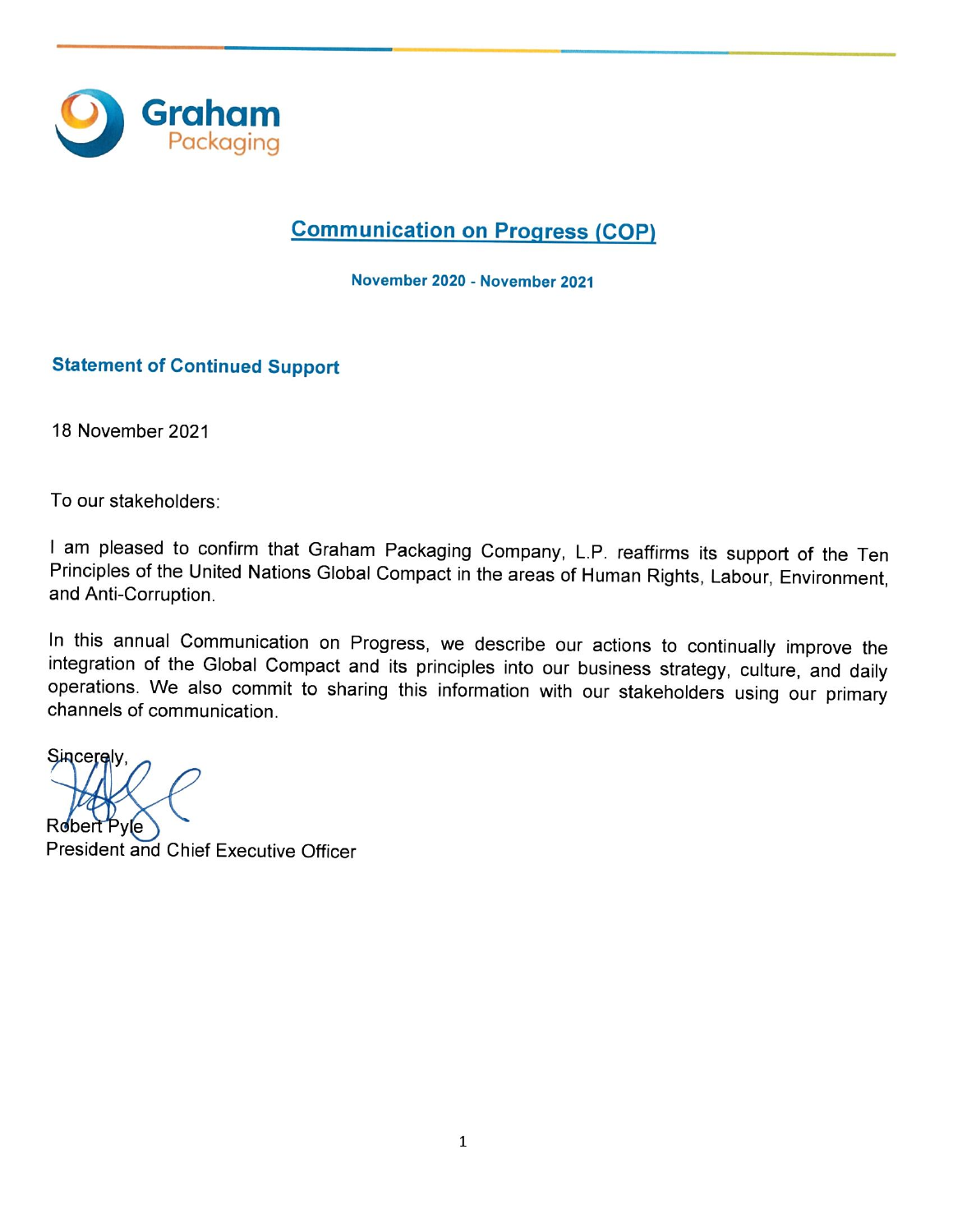

## **Description of Actions and Measurement of Outcomes**

During the relevant period of this COP, Graham Packaging has taken the following actions in support of the Ten Principles of the United Nations Global Compact, as well as the corresponding relevant indicators of outcomes for each of the Ten Principles.

Many of Graham's actions and outcomes are relevant to one or more of the Ten Principles; these are summarized under the Global category below. The remainder of Graham's actions and outcomes are categorized by the corresponding Principles to which they apply.

## **Global – Actions**

- Graham received its inaugural Environmental, Social and Governance (ESG) Rating from Sustainalytics. Graham Packaging participated in a rigorous audit process to evaluate its exposure to industry-specific material ESG risks and how well Graham is managing those risks according to Sustainalytics' methodology.
- Graham updated its Code of Ethics Policy, which is Graham's master policy that deals with numerous sub-topics, including: harassment and discrimination, health and safety, conflict of interest, anti-trust, anti-bribery, entertainment and gift policy, foreign economic boycotts, financial controls and records, political contributions and activities, and environmental stewardship. This document applies to all Graham employees, contractors, and suppliers, and is available on Graham's website, Graham's intranet, and all Graham employees are trained annually on their obligations pursuant to the Code of Ethics Policy.
- Graham updated its Compliance Hotline materials and distributed them to all employees via the Company's intranet as well as postings in common areas in all facilities. The Compliance Hotline provides employees with an anonymous reporting mechanism via a third party service for issues they may encounter in the workplace, including but not limited to human rights, labour practices, environmental issues or fraud or corruption.
- Graham implemented its Commitment to Human Rights, which indicates Graham's commitment to non-discrimination, labour conditions and working hours, fair and competitive wages, freedom of association, health and safety, education, employee assistance program, right to security of persons, and respect of local communities. The Commitment to Human Rights not only applies to Graham itself, but also sets forth the expectation that Graham's suppliers and contractors respect human rights in alignment with this document.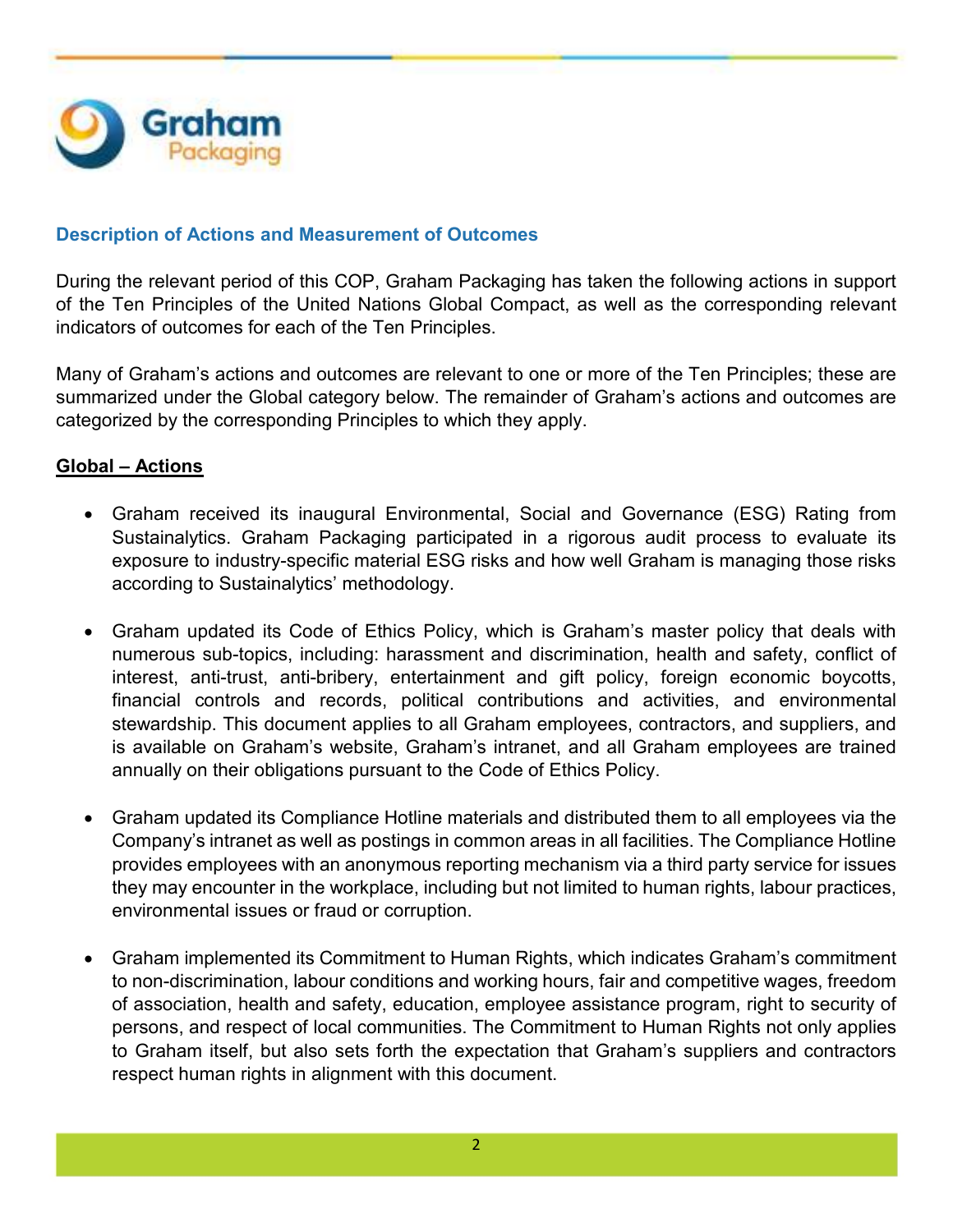

 Graham updated its Master Service Agreement template to include a contractual obligation for Graham suppliers to comply with Graham's Code of Ethics Policy and the Supplier Quality Manual.

# **Global – Outcomes**

- A third-party ESG risk audit from Sustainalytics ranked Graham Packaging as 1 out of 54 in the plastic, metal & glass packaging industry, 3 out of 90 in the containers and packaging industry, and 169 out of 13,562 companies measured globally.
- To date, over 90% of Graham employees assigned to the mandatory Code of Ethics Policy training have completed it.
- Graham experienced a reduction in the Ethics and Compliance Hotline reports from 118 reports in 2019 to 69 reports in 2020. These reports potentially implicate human rights, labour, environmental, and corruption concerns.
- For additional examples of outcomes in furtherance of the Ten Principles, please see Graham Packaging's 2020 Sustainability Report.

# **Human Rights - Actions**

- Graham continues to:
	- $\circ$  Ensure workers are provided safe, suitable and sanitary work facilities.
	- o Protect workers from workplace harassment, including physical, verbal, sexual or psychological harassment, abuse or threats.
	- o Take measures to eliminate ingredients, designs, defects, or side-effects that could harm or threaten human life and health during manufacturing, usage, or disposal of products.
- Graham has a peer-to-peer accountability program that is interwoven into its strategic plan. The program trains its employees to recognize risk and start a conversation anytime they witness an unsafe behavior or condition. Unsafe behaviors or conditions are communicated routinely on a company-wide basis, including the observations of the unsafe activity and the appropriate remedial actions to address and prevent future risks to its employees and others.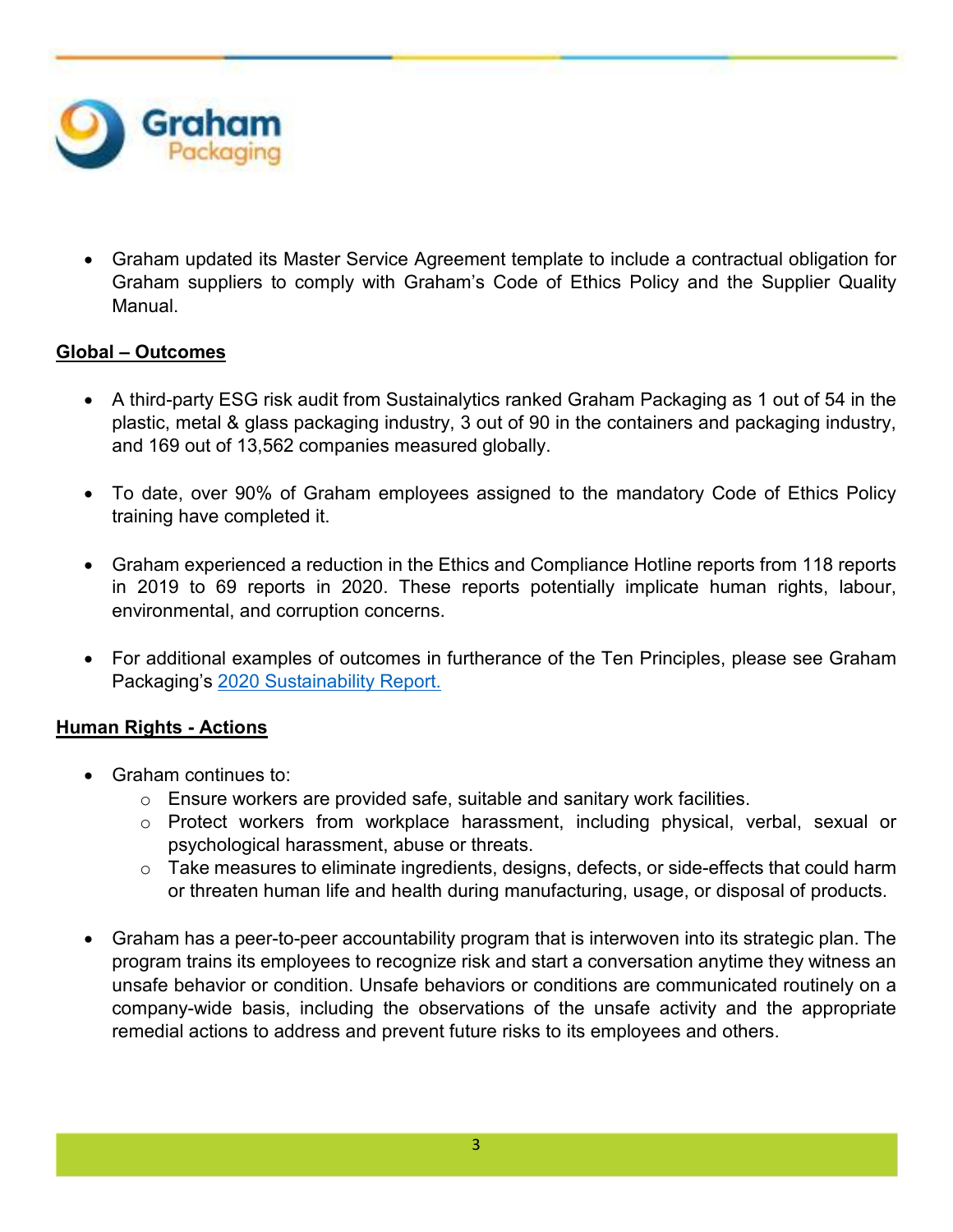

- Graham monitors internal relationships and various external databases and government provided lists relating to its vendors, including but not limited to the U.S. General Service Administration's Debarred Bidders List due to possible human rights violations and similar laws.
- Graham set a goal that 100% of its global facilities will participate in at least one employee-led community support activity, including but not limited to food, clothing and toy drives, environmental beautification efforts, and other volunteer opportunities benefiting the communities in which we operate.
- In order to engage and encourage healthy lifestyles within Graham's workforce, Graham:
	- o Offers an Employee Assistance Program to prioritize emotional and physical wellbeing to its employees and eligible dependents.
	- o Sponsored the Red Rose Run, a virtual 5 mile run based in Lancaster, Pennsylvania, but open to its workforce across the globe.
	- o Organized a Kayak and Clean event through its Young Professionals ERG, which was a kayak-based river cleanup project on the Susquehanna River close to its operations in Lancaster and York Pennsylvania.

#### **Human Rights – Outcomes**

- 74% of Graham's global operations achieved recordable-free health and safety performance in 2020.
- 2020 was Graham's seventh year of continuous improvement on Graham's environmental, health and safety metrics on Graham's path to a zero-harm work environment.
- The average number of days Graham operations have gone without a recordable injury is 1,341 days.
- Graham conducted an employee survey which indicated Graham's EHS team received a 95% favorability rating from employees during a time when increased protocols and stringent guidelines became the norm due to the COVID-19 pandemic and its continued prioritization of its health and safety initiatives.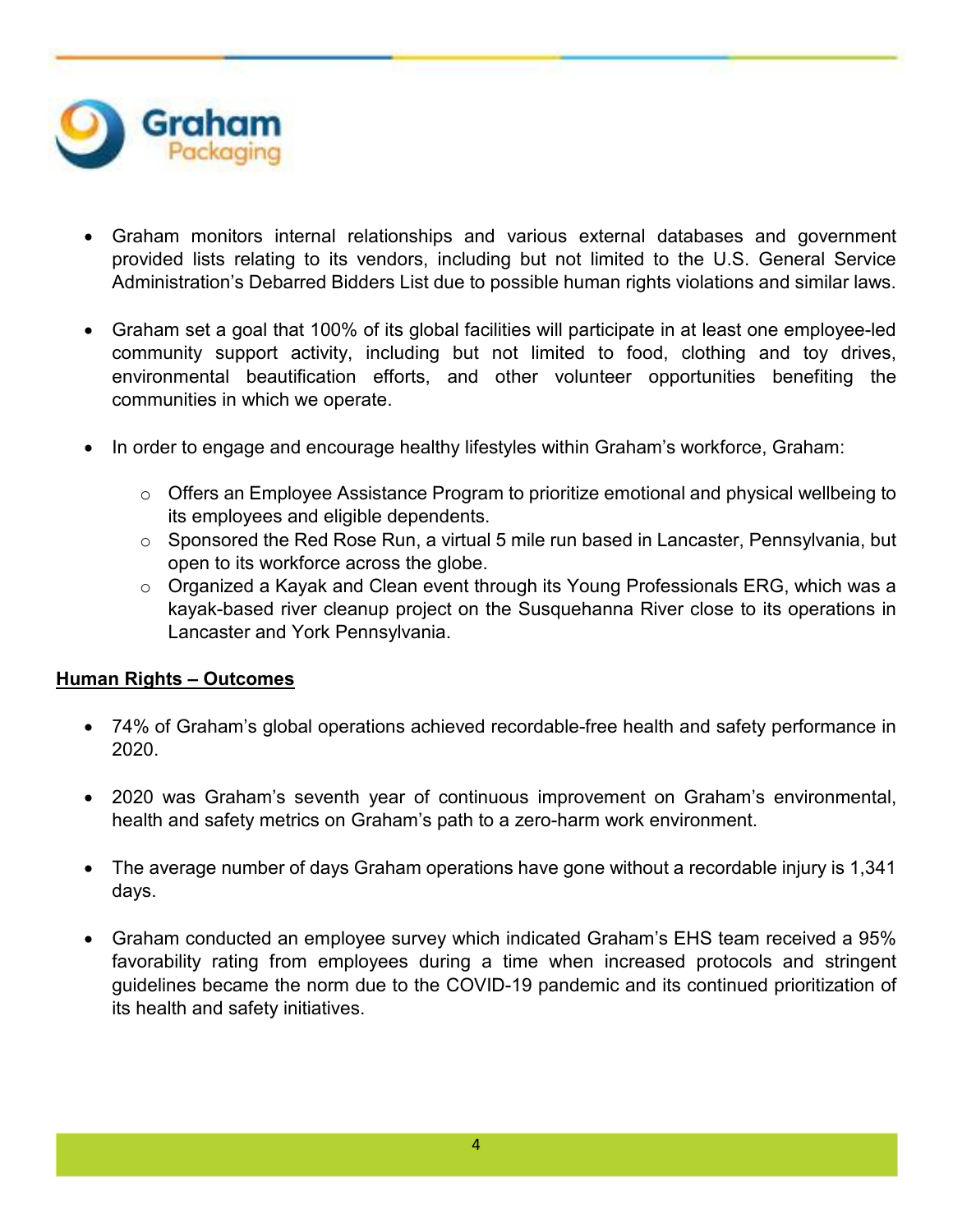

- In monitoring both internal and external sources, Graham has ceased business relationships with various suppliers due to indications of violations of its standards and/or appearing on the U.S. General Service Administration's Debarred Bidders List.
- In accordance with Graham's goals for employee-led community support activities, in 2021 Graham facilities completed the following activities in the communities in which we operate:
	- $\circ$  30 beautification projects
	- o 24 toy drives
	- $\circ$  43 food drives
	- o 17 clothing and essential items drives
- In September 2021, Graham raised \$30,000 for employees who were severely affected by the devastation of Hurricane Ida.

## **Labour - Actions**

- Graham continues to take steps to ensure that it does not participate in any form of forced or bonded labour.
- Graham complies with all applicable minimum wage standards in all jurisdictions where it operates.
- Through its policies and procedures, Graham ensures that employment-related decisions are based on relevant and objective criteria. Graham Human Resources employees are trained annually on this basis.
- Graham requires compliance with certain labour practices and sets ethical behavior standards by mandating compliance with its Supplier Quality Manual and Code of Ethics Policy in contracts. The Supplier Quality Manual sets forth various unacceptable labour practices, including but not limited to employer underage workers, use of forced labour, failure to respect human rights, working hours prohibitions, wage and hour restrictions, failure to allow freedom of association, failure to provide adequate health, safety and security requirements, failure to prohibit discrimination, harassment and retaliation, failure to maintain a workplace free from actual or threatened corporal punishment, and failure to provide a safe and hygienic working environment.
- Graham established Graham Engagement Action Teams (GREATs) to assist in action planning at a local level with the goal of improving employee engagement and the employee experience.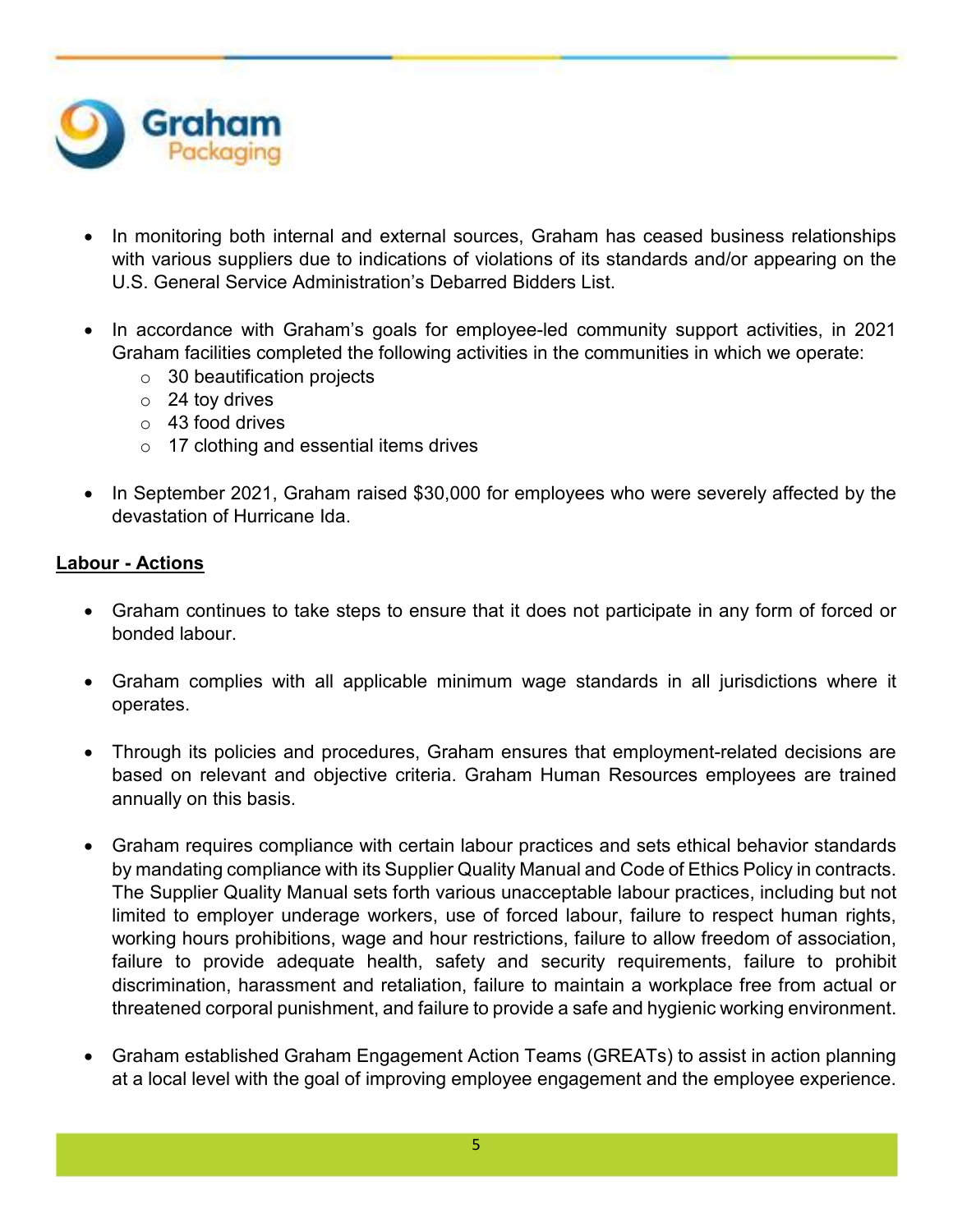

- Graham has promoted diversity and inclusiveness in its business by pursuing the following initiatives:
	- o Promotion of Employee Resource Groups (ERGs), including the Women in Business and Allies ERG and the Young Professionals ERG to increase participation from historically underrepresented groups in leadership and development.
	- o Creation of High-Quality Development Plans to increase women and minorities in leadership.
		- Sponsorship of attendance Pennsylvania Conference for Women
	- o Development of new recruiting strategies, with an increased focus on hiring veterans, people with disabilities, and other historically disadvantaged groups.
	- o Membership with Women in Manufacturing®, national trade association which encourages recruitment and education efforts targeted toward women and advocates for women in manufacturing workplaces.
	- o Partnership with colleges and universities to target and recruit employees from underrepresented populations.
	- o Conducting diversity training and panel discussions using its learning management system to train employees around the world.
	- o Establishing and refining internal DE&I data collection and analysis which will be benchmarked against the broader manufacturing industry.
- Graham sponsored a team to participate in the Walk a Mile in Her Shoes event to raise awareness about gender-based violence and to support the York, Pennsylvania YWCA.

# **Labour – Outcomes**

- Graham established 60 Graham Engagement Action Teams (GREATs) that meet monthly and include team members from its hourly and salaried workforces.
- Graham has two active Employee Resource Groups (ERGs) that meet on a monthly basis to discuss issues pertaining to their constituencies as well as sponsoring events to benefit Graham employees and the communities in which Graham operates:
	- $\circ$  Young Professionals ERG 65 active members
	- $\circ$  Women in Business and Allies FRG 46 active members
- In 2020, Graham received 54 reported claims relating to human resources/labour issues and 14 related to operations and safety, compared to 111 for human resources/labour issues and 2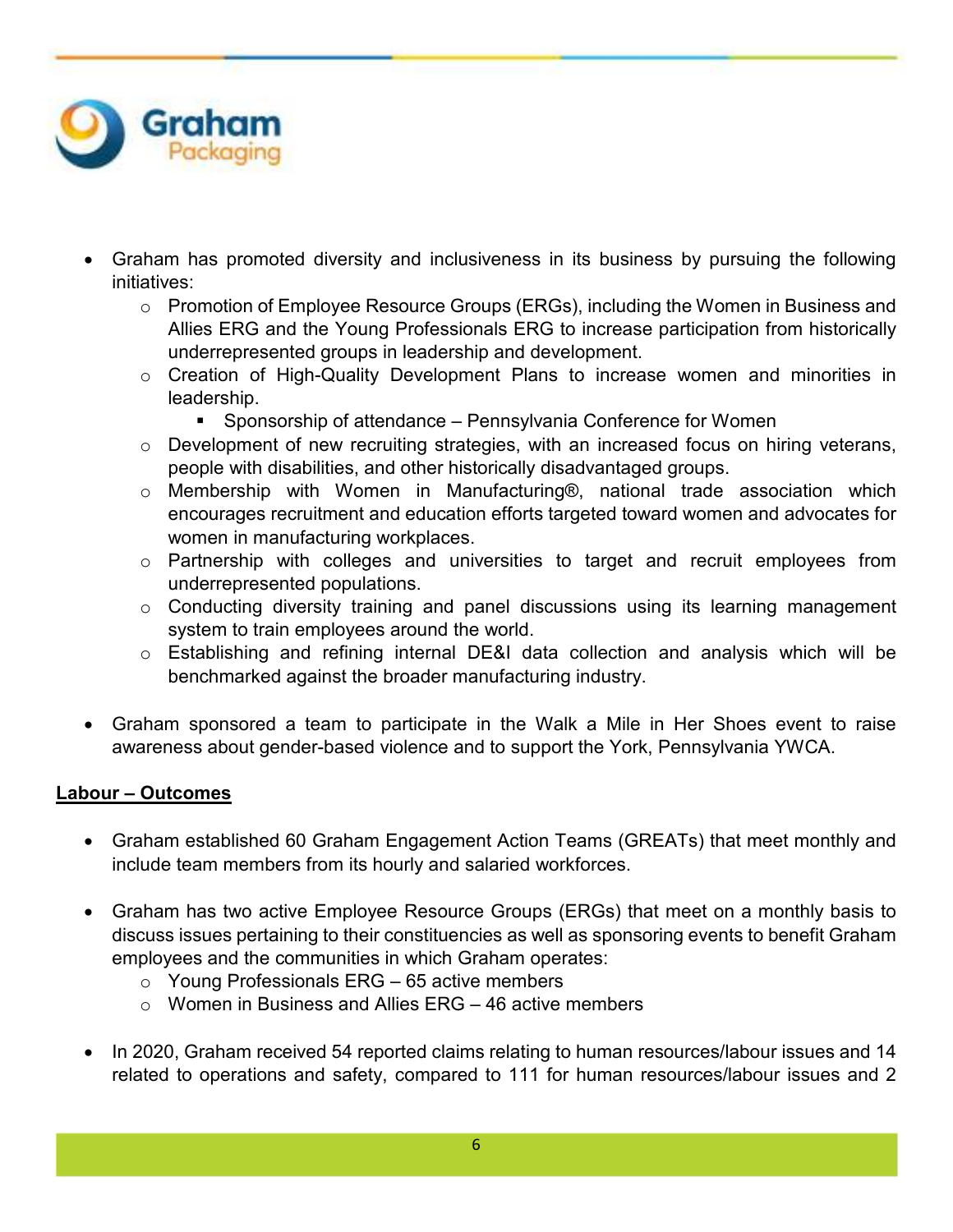

related to operations and safety in 2019. All reports received are investigated and appropriate actions are taken. Actions taken include, but are not limited to additional training, coaching, and/or disciplinary actions up to and including termination. Graham publicly states a summary of Ethics and Compliance reports on its website on an annual basis.

## **Environment - Actions**

- Graham continues to take steps to:
	- $\circ$  Avoid environmental damage via regular maintenance of production processes and environmental protection system (air pollution control, waste, water treatment systems, etc.).
	- o Ensure emergency procedures to prevent and address accidents affecting the environment and human health.
	- o Minimize the use and ensure safe handling and storage of chemical and other dangerous substances.
- Graham entered into a partnership with Operation Clean Sweep, an international program that works with companies to ensure proper handling of plastic material by signing OCS's Pledge to Prevent Resin Pellet, Flake and Powder Loss to show its commitment to clean operations. In furtherance of this, we have established cleaning protocols, team training to educate employees on the importance of good housekeeping and reduction of environmental hazards associated with improper handling of plastic material.
- Graham joined the Digital Watermarks Initiative Holy Grail 2.0 project, which aims to show how the use of digital watermarking technologies can greatly improve recycling operations, especially for difficult to recycle materials like black plastic.
- Graham also partners with several industry and trade organizations, including but not limited to The Recycling Partnership, and The Association of Plastic Recyclers.
- Graham set a goal of 100% recyclable or reusable products by 2025.
- Graham also established a goal of 20% average post-consumer recycled content (PCR) use in its products by 2025.
- Graham also established a goal of a 30% reduction in greenhouse gas emissions by 2030 from a 2020 baseline.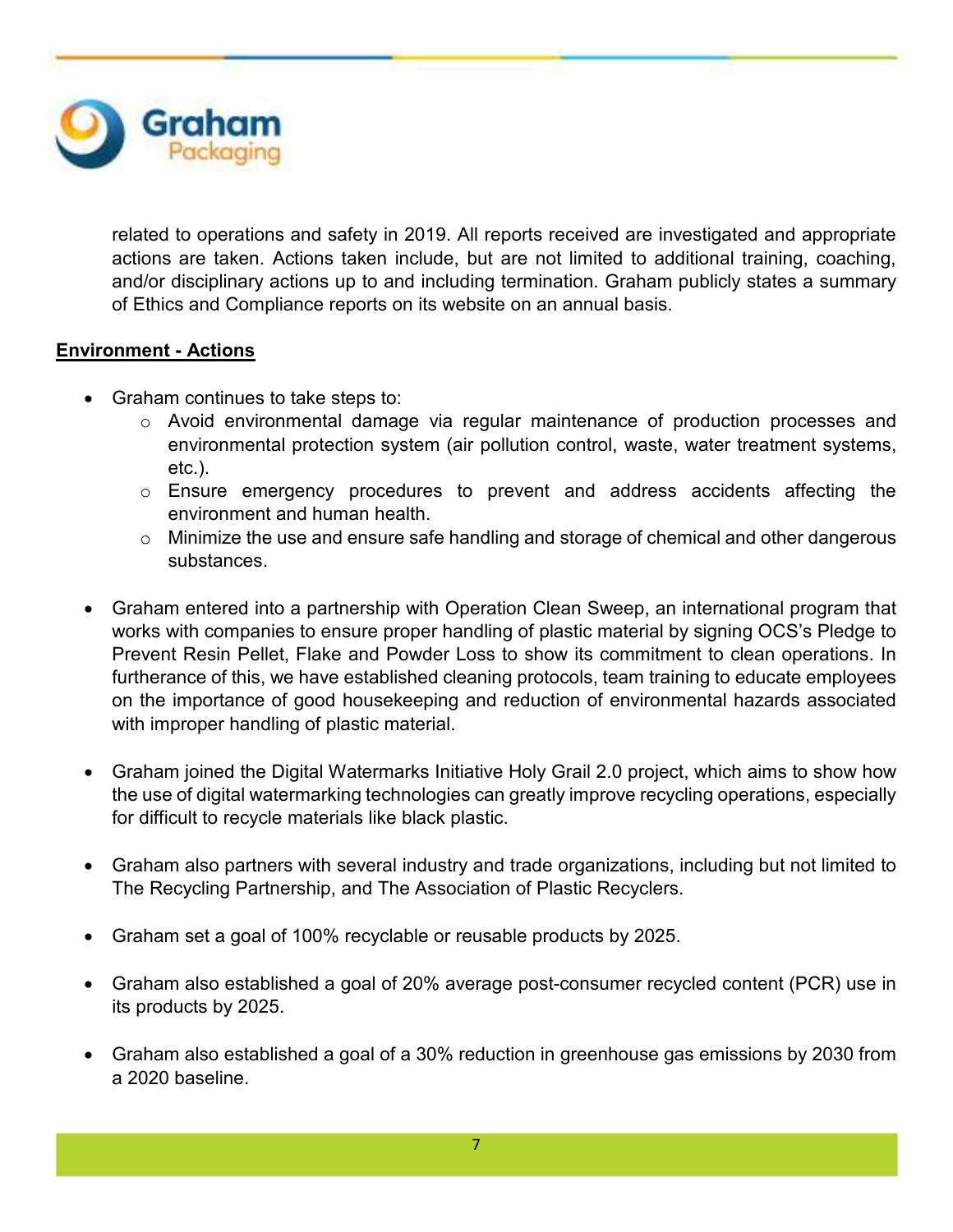

- In 2020, Graham completed 50 Life-Cycle Assessments to quantify the environmental impacts of its products.
- Graham participates in the EPA's SmartWay program as a part of its supply chain strategy. The program helps us measure, benchmark, and improve its freight transportation efficiency.
- Graham implemented a Supplier Quality Manual, which requires Graham suppliers to comply with a Supplier Environmental Code which supports optimization of energy use, ensuring the efficient use of materials, encouraging re-use and recycling, and incorporating the principle of sustainable development in supplier processes.
- Graham conducts supplier screenings and provides suppliers with a scorecard rating on a monthly basis. Scorecards include environmental factors including whether they have ISO 14001 certification or if they have comparable internal environmental management procedures.
- In September 2021, Graham held 13 Clean Up Day events sponsored by the Women in Business and Young Professional ERGs where its employees and their friends and families removed trash from the communities in which Graham operates.

# **Environment – Outcomes**

- 91% of Graham's products are recyclable, 7% of its products are sometimes recyclable, and 2% of its products are not yet recyclable.
- Graham achieved:
	- o 6% overall PCR use across all products, with 11% HDPE PCR use and 3% PET PCR use.
	- o 8% year over year reduction in greenhouse gas emissions.
	- o 12% reduction in water usage since 2018.
	- $\circ$  8% reduction in energy intensity in 2020 since 2018.
- Graham has helped its customers reduce their environmental impact by converting glass to its ThermaSet® PET containers, which results in an average decrease of 203 metric tons of carbon emissions due to a variety of factors as established through a Life-Cycle Assessment.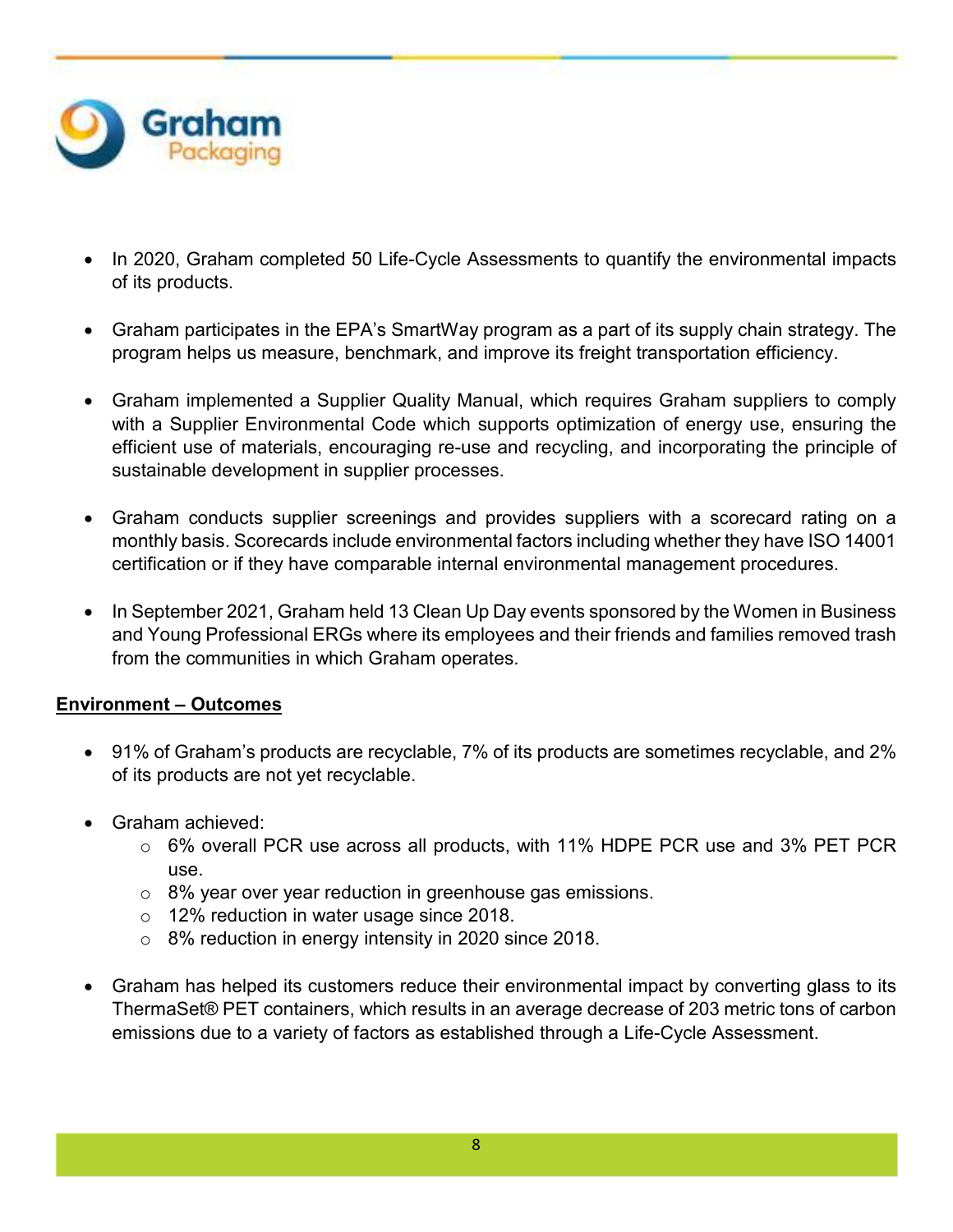

- Graham is a founding member of the National Lubricant Container Recycling Coalition this organization focuses on recycling post-consumer used oil bottles which typically do not get collective in curbside programs.
- Graham Clean Up Day events removed 5,929 pounds of trash from 13 different communities in which Graham operates.

## **Anti-Corruption - Actions**

- Graham updated its FCPA and Anti-Corruption Policy, which provided stricter requirements of Graham's employees while doing business both domestically and internationally in compliance with all applicable anti-corruption laws. It further includes prohibitions on making payments to foreign officials without prior written approval from GPC's legal department.
- Graham continues to assess the risk of corruption while doing business globally based on individualized risks that arise in various jurisdictions.
- Graham requires certain employees to be trained annually on anti-corruption, anti-fraud, and FCPA issues.
- Graham requires compliance with anti-corruption obligations and sets ethical behavior standards by mandating compliance with its Supplier Quality Manual and Code of Ethics Policy in contracts.
- Graham continues to ensure that internal procedures support the its anti-corruption commitment.
- Graham monitors internal relationships and various external databases and government provided lists relating to its vendors, including but not limited to the U.S. General Service Administration's Debarred Bidders List due to possible violations on anti-corruption and other similar laws.

#### **Anti-Corruption - Outcomes**

• In 2020, Graham received only 1 report relating to fraud/anti-corruption, down from 5 reports in 2019. All reports received are investigated and appropriate actions are taken. Actions taken include, but are not limited to additional training, coaching, and/or disciplinary actions up to and including termination. Graham publicly states a summary of Ethics and Compliance reports on its website on an annual basis.